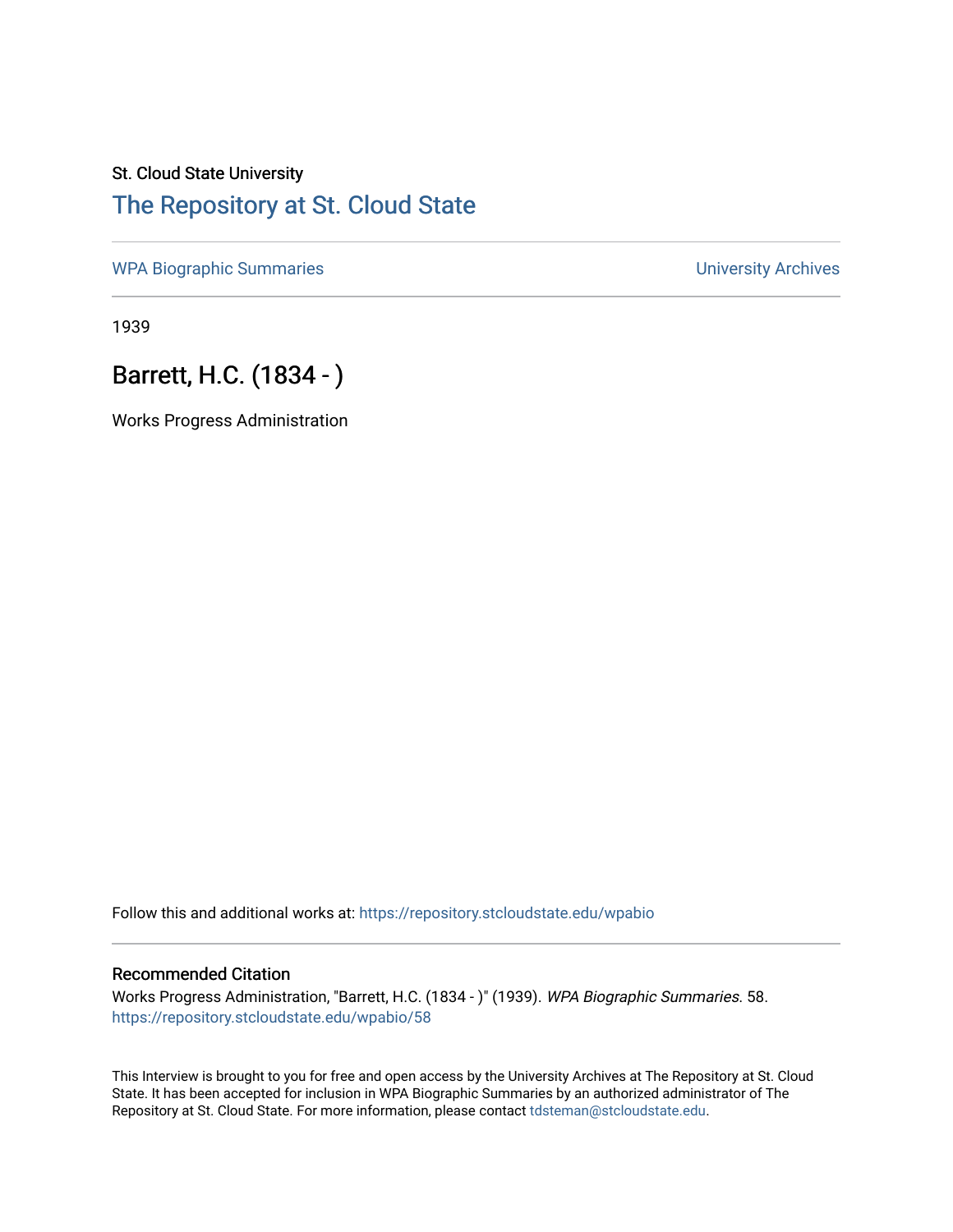BARRETT, H. C.

de sint

FILE NO.  $6/6/$ 

arte se in

Among the later arrivals in the town was H. C. Barrett, who was born in Battleborough, Vermont, in 1834. His occupation was farming and carpentering. He came to Clearwater in 1861, but in 1866 bought a farm in Lynden and moved onto it and cultivated it twenty-five years. He was justice of the peace and member of the school board for a long time.

> Taken from: Early History of Maine Prairie Page No. 64